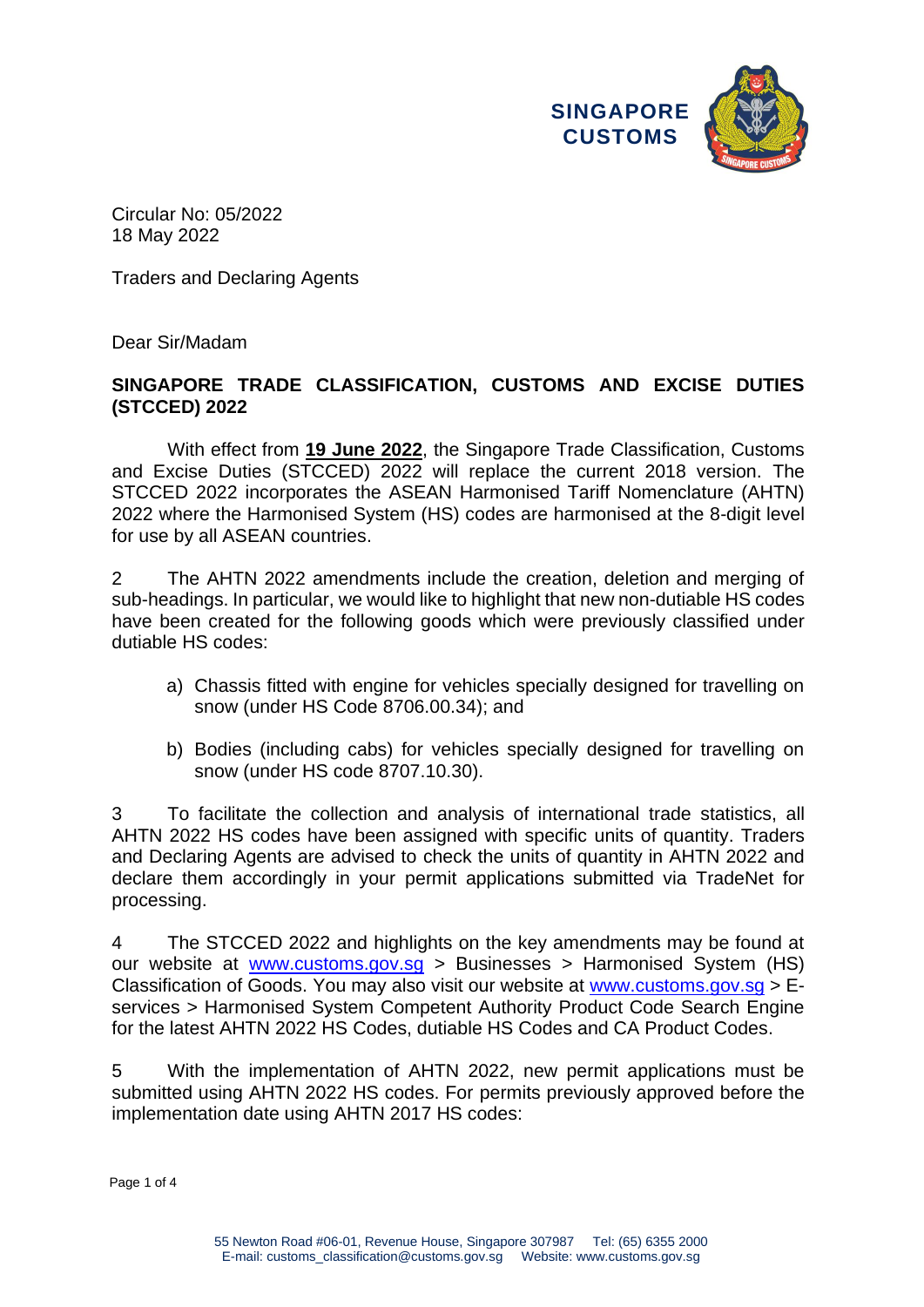- a) Amendments of these permits must be submitted using AHTN 2022 HS codes;
- b) Cancellations of these permits are allowed if the permit has not expired or has not been used for cargo clearance; and
- c) Refund applications are allowed.

6 A list of Frequently Asked Questions is provided in **Annex A** for your reference. If you need further clarification, please submit a feedback form at [www.customs.gov.sg/feedback/](https://www.customs.gov.sg/feedback/) or email your enquiries to [customs\\_classification@customs.gov.sg.](mailto:customs_classification@customs.gov.sg)

Yours faithfully

Wan Boon Oon Head Tariffs & Trade Services *for* Director-General of Customs Singapore Customs

(*This is a computer-generated circular. No signature is required.)*

We hope that this circular has been written in a way that is clear to you. If not, please let us have suggestions on how to improve this circular at [customs\\_classification@customs.gov.sg.](mailto:customs_classification@customs.gov.sg)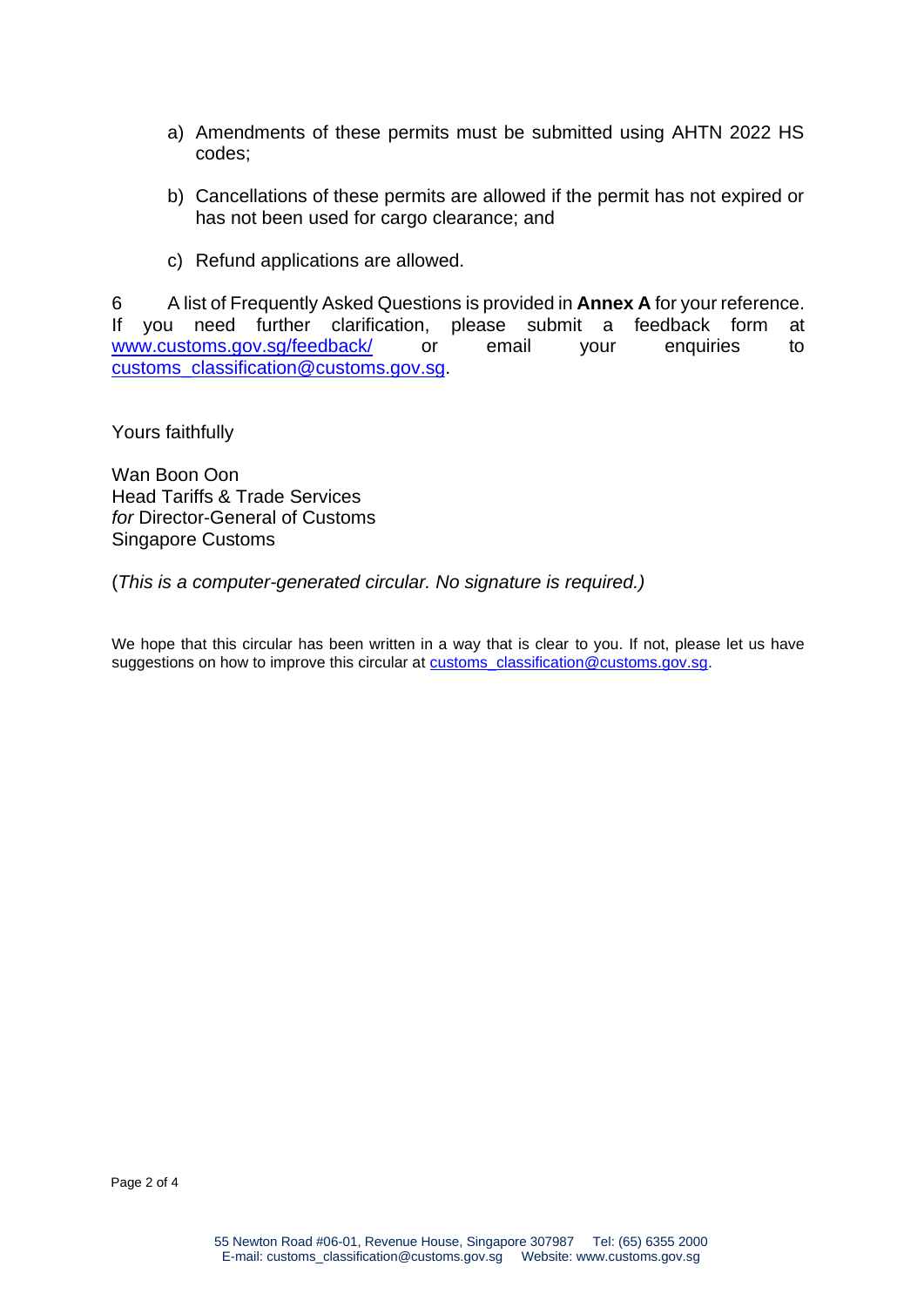## **FREQUENTLY ASKED QUESTIONS**

#### **Q1: Where can I find the revised units of quantity for HS codes which were previously assigned with "VAL"?**

**A1:** You will need to refer to the new STCCED 2022, under the column "Unit of Quantity". For HS codes where "VAL" has been replaced with specific units of quantity (e.g. "KGM"), you will need to submit permit applications according to the revised unit of quantity. Traders are advised to work with their suppliers to issue invoices based on the revised unit of quantity.

### **Q2: Why do I still have to submit permit amendments using the AHTN 2022 HS codes, even though I only want to amend other non-HS code fields in the permit?**

**A2:** After AHTN 2022 implementation, new permit applications must be submitted using AHTN 2022 HS codes. For permits previously approved with AHTN 2017 HS codes, permit amendments, if allowed, must be submitted using AHTN 2022 HS codes. Otherwise, the permit amendment applications will be rejected. You are also reminded to ensure that the HS Quantity and Unit are amended, as necessary, based on the units of quantity assigned for the AHTN 2022 HS codes. Please refer to the example below for illustration.

| Example: Unit of quantity for HS Code 59 FT. TO.00 has changed from VAL to NGM |           |             |                          |            |             |
|--------------------------------------------------------------------------------|-----------|-------------|--------------------------|------------|-------------|
| <b>Approved using</b>                                                          |           |             | <b>Amendment using</b>   |            |             |
| <b>AHTN 2017 HS Code</b>                                                       |           |             | <b>AHTN 2022 HS Code</b> |            |             |
| <b>HS</b>                                                                      | <b>HS</b> | <b>Unit</b> | <b>HS</b>                | HS         | <b>Unit</b> |
| Code                                                                           | Quantity  |             | Code                     | Quantity   |             |
| 5911.10.00                                                                     | 100       | <b>VAL</b>  | 5911.10.00               | 100        | <b>KGM</b>  |
|                                                                                |           | (declared   |                          | (no change | (no change  |
|                                                                                |           | as KGM)     |                          | required)  | required)   |
| 5911.10.00                                                                     | 100       | VAL.        | 5911.10.00               | e.g. 50    | <b>KGM</b>  |
|                                                                                |           | (declared   |                          | (to be     | (to be      |
|                                                                                |           | as CTN)     |                          | amended    | amended     |
|                                                                                |           |             |                          | according  | according   |
|                                                                                |           |             |                          | to new     | to new      |
|                                                                                |           |             |                          | Unit, KGM) | Unit, KGM)  |

Example: Unit of quantity for HS Code 5911.10.00 has changed from VAL to KGM